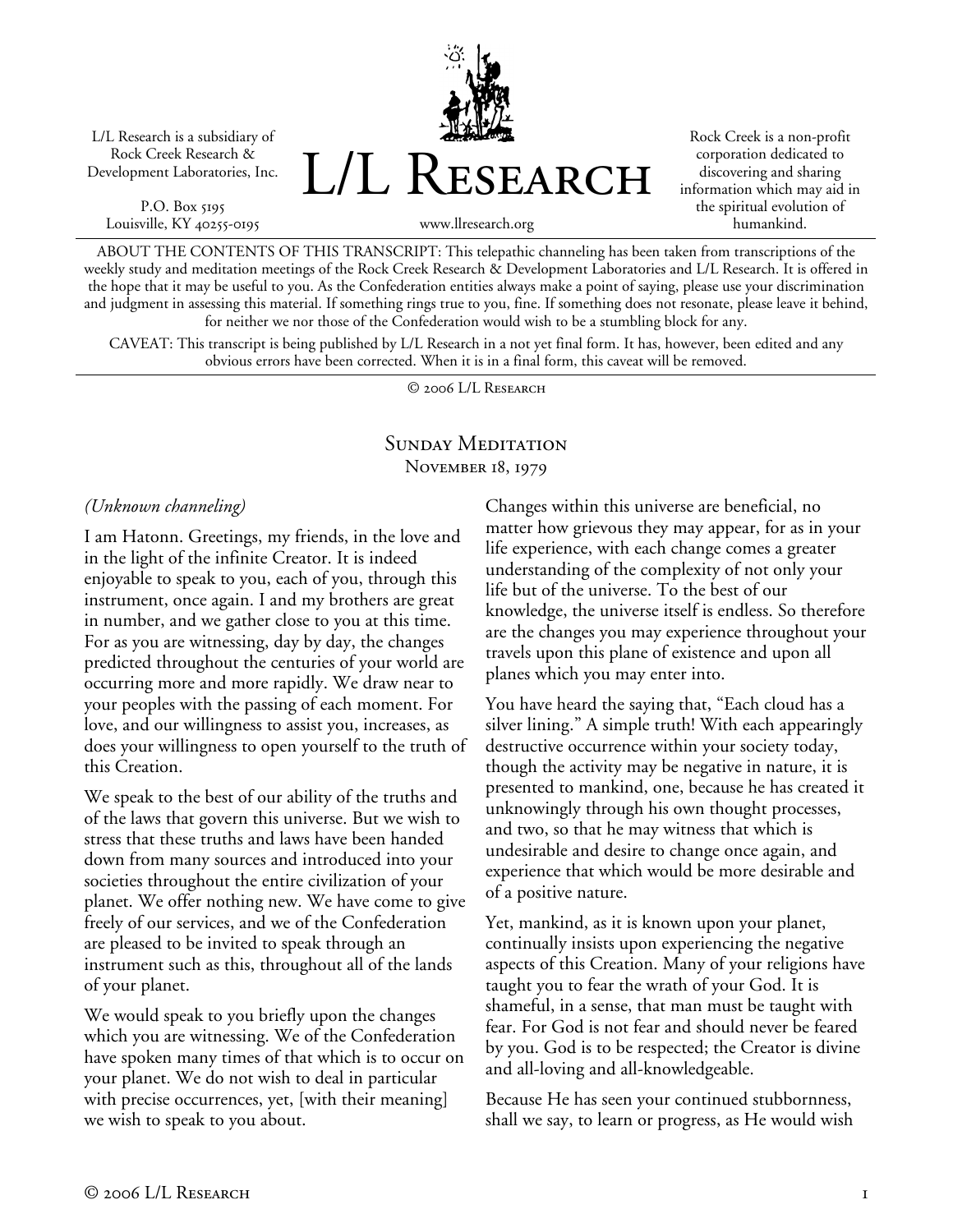you to do, He has reluctantly introduced fear into His teachings. Mankind must learn to releases his fears and in so doing, he shall free himself from an intensely negative atmosphere which he has created around himself, thus allowing the energies of the universe, which are all the essence of truth and love, to more evenly penetrate his being. Consider yourself to be as a sponge and the truths of the universe as the liquid of life. You have a cellophane coating about you; remove it without fear, and you shall absorb all the truth that you have so long sought to realize.

Mankind is divine, as is the Creator. The extent of your divinity is unlimited, as long as you choose not to limit that divinity through your own creative abilities, by accepting fear and all things that are associated with it into your life. Know thyself and you shall know thy Creator! Fear thy Creator and you fear thyself! With these words, I pass on this communication to another instrument. I am Hatonn.

## *(Carla channeling)*

I am now with this instrument, and again I greet you in the love and in the light of the infinite Creator, the One Who is that source of us all and that central sun to which we shall return in the fullness of infinite life. We shall continue through this instrument.

When you consider, my friends, what it is that you are, you may then see that there is nothing to fear either outside or within yourself. For you are a being of infinite life, and whatever occurs to your physical envelope which you call your body is but a transitory alteration in your condition of consciousness. However, we realize that at this time, although you have some knowledge of yourself as one with the Creator, although you have a good grasp of the ideals of the ethics of love, but you are at this time enduring difficulties associated with living within the gross or coarse reality which is your Earth plane.

Therefore, we would like to make a distinction for you in order to enhance your understanding of that which you see about you. There are two types of that which you would call negativity.

The first type is extremely beneficial. Night, for example, is the negative of day. Night is very beneficial, giving us rest from our labors and a happy end to the troubles of the day. Cool is the negative

of warm and when you have experienced your planet's sunlight for too long a period of time, there is nothing as refreshing to you as the coolness of water as you bathe in it and enjoy its beauty.

You will find these same negatives in people. You will find temper which is the negative of patience, and yet, you will find that temper brings honesty, and honesty brings understanding. You will find illness as the negative of health, and yet, with illness comes the only chance for healing and thus understanding the power of that which you call the holy spirit.

All of these so called negatives are a valuable and gentle necessity of existence. And when they are part of your life, it would be well for you to analyze them and understand the balance that they make for you. For beauty and joy are not one-sided, but occur only because there are gradations of beauty and gradations of joy which extend into their negatives, a lack of beauty and a lack of joy.

When you are sad, realize that you are natural; that you are part of a balancing force. Just as a pendulum will move, so will your spirit seek its balance. Not by standing still, but by rocking. Joy, sadness! Joy, sadness! This is the earthly way.

There is another way, my friends, and that is available to you only through meditation. And when you enter into this [supernal] joy of infinite life and are one with angels and spirits of high divinity, praising the Creator, then there is no balancing necessary. For this is a joy without what you call emotion. It is so wholehearted, as you would call it, that there is no balancing necessary in order to sustain the energy of the feeling. In fact, joy is not a feeling but a creative force. And another word for that is love. And that is what we greet you with, and that is what we always leave you with.

We previously mentioned that there was another kind of negativity, one which you need not fear, but which you might need to understand. And that is an unnatural negativity. One which is not balanced, but is chosen, purposely and perversely by those who would separate themselves from ongoing unity with the Creator. It is a choice of separation, and it is what we would call positive negativity, in that it is positively sought and encouraged.

Yes, my friends, there are those among you who are quite simply unnaturally negative. This is their path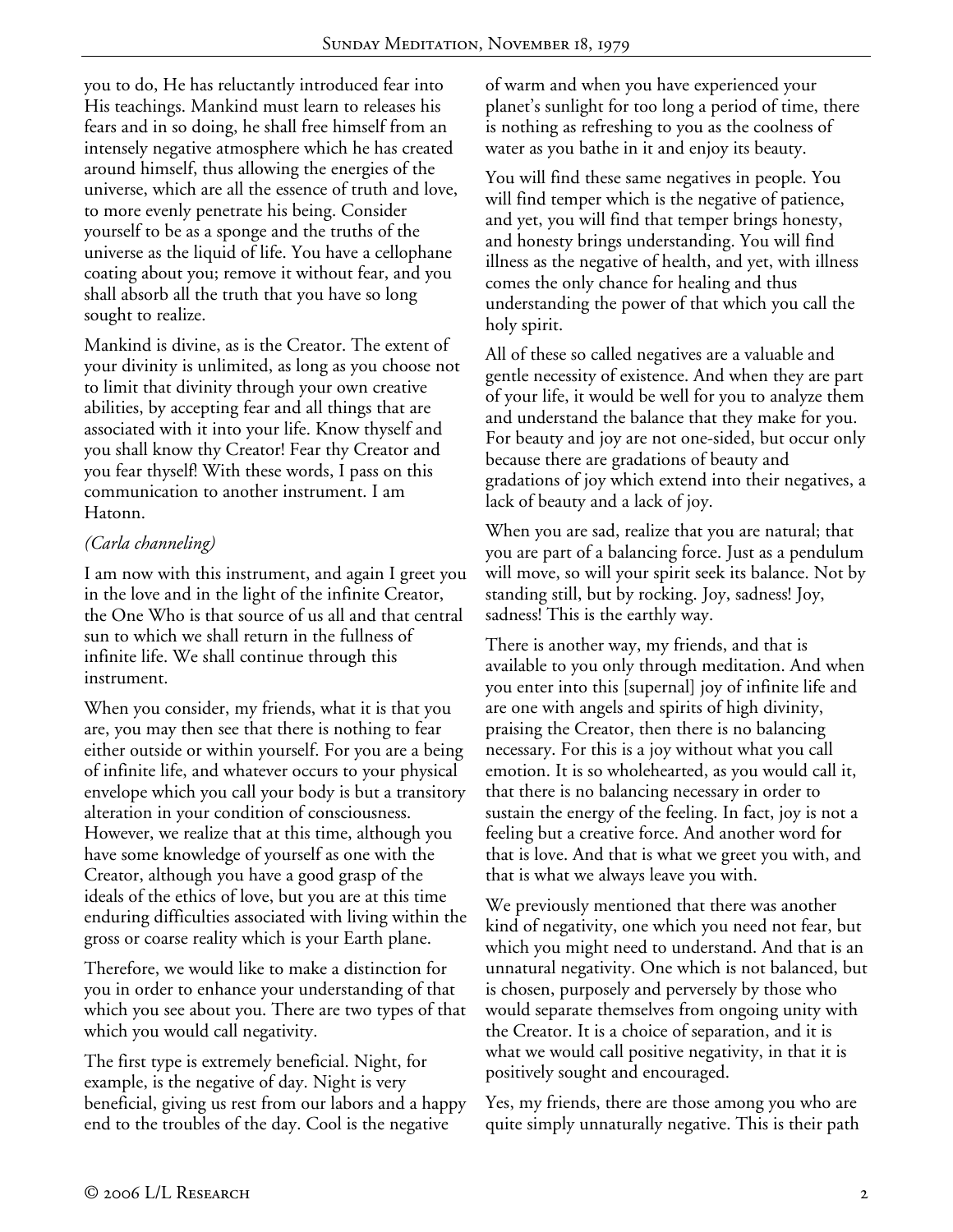and they have chosen it. We do not wish to ask you to have any particular feeling about these people, one of whom is certainly in your mind at this time, for he is in the minds of all those whom we scan in your culture. We refer to the one known as Khomeini. We do not ask you to love, forgive or condone, for these are choices which you must make for yourself. We cannot help you choose your own spiritual reality. But we can hope to enhance your understanding of the fact that although even such a one as he is somewhat negative at this time, by his own choice, you must understand that the path of evolution is ultimately spiritual and is ultimately inevitable.

A negative person may choose at this time to make no progress. He will, however, at a later time have as many choices and opportunities as he needs to choose again. In your holy works there is something called, "The Day of Judgment," and those who are evil, as we have spoken, are to be condemned forever. And yet, it is also written in your holy works, "Yea, though you go to the very doors of hell, I shall be with you."

My friends, you may believe the teacher and not the judgmental statements that follow the teacher. Your heaven and your hell exist within you at this moment. And when you leave your physical body, your existence in the heaven worlds will depend completely upon your vibration in this incarnation. Thus, we ask that you use that balancing act of positive and negative, so that you are constantly learning, constantly moving in an evolutionary spiral that will lead you to a place where in your infinite existence, after this brief life experience in this density, you will be comfortable, comforted and able to give comfort to others.

At this time, I would pause that my brother Laitos may send energy to each of you in this group that desires to know of our presence and wishes to feel the conditioning. That is our basic service to you. I am Hatonn.

## *(Pause)*

I am again with this instrument and would open the meeting at this time for questions.

**Questioner:** Is there actually a place outside our own? A hell … a place where spirits are cast out as spoken in the Bible *(inaudible)*.

We may answer that in two ways, my sister. There are planets who have completed for themselves a hell, which without outside interference will continue to be totally terrifying.

#### **Carla:** *(Commenting about the noise at the door.)* That's S, go ahead and let him in.

#### *(Pause)*

**Carla:** Hi, Scott. Why don't you get the chair by the desk and haul it into the doorway?

#### *(Pause)*

#### *(Carla channeling)*

I am again with this instrument. I am Hatonn. May we greet the one known as S, and welcome him to our gathering. We will continue through this instrument. As we were saying, there are planets which have no more ability to extricate themselves from a condition of complete terror. They are so frightened that in their soul condition the souls cling to each other with such intensity that they consist of an impenetrable knot of fear, each feeling completely separated from the other and from the Creator. Your planet is not down that road, yet. There are many among your peoples who are very positive. There is no chance at this time that your planet would become one of these. Furthermore, among our ranks there are those whose task it is to release planetary entities such as these from their terror, so that they will let go of each other and be able to be led away to what you would call a hospital for spiritual rest, until they are able to once again take up the task that awaits us all; that of evolving into the original Thought from which we spring.

This is the closest to a hell that exists, to our knowledge, in any of your universes. We, however, are not perfect nor is our information complete. We simply have seen somewhat more than have you. But it is our understanding that the evolutionary process continues onward grade by grade, or octave by octave, and at the end of each grade those who are able proceed to the next. Those who are not able repeat that octave or existence until they have learned the lessons of that existence. Thus, the terms heaven and hell are quite subjective. And what is heaven to you would not seem so to us. And what is heaven to us would be incomprehensible, likewise, to you. For each of us have our own, shall we say, psychological makeup which has been developed through many eons of development in the spirit.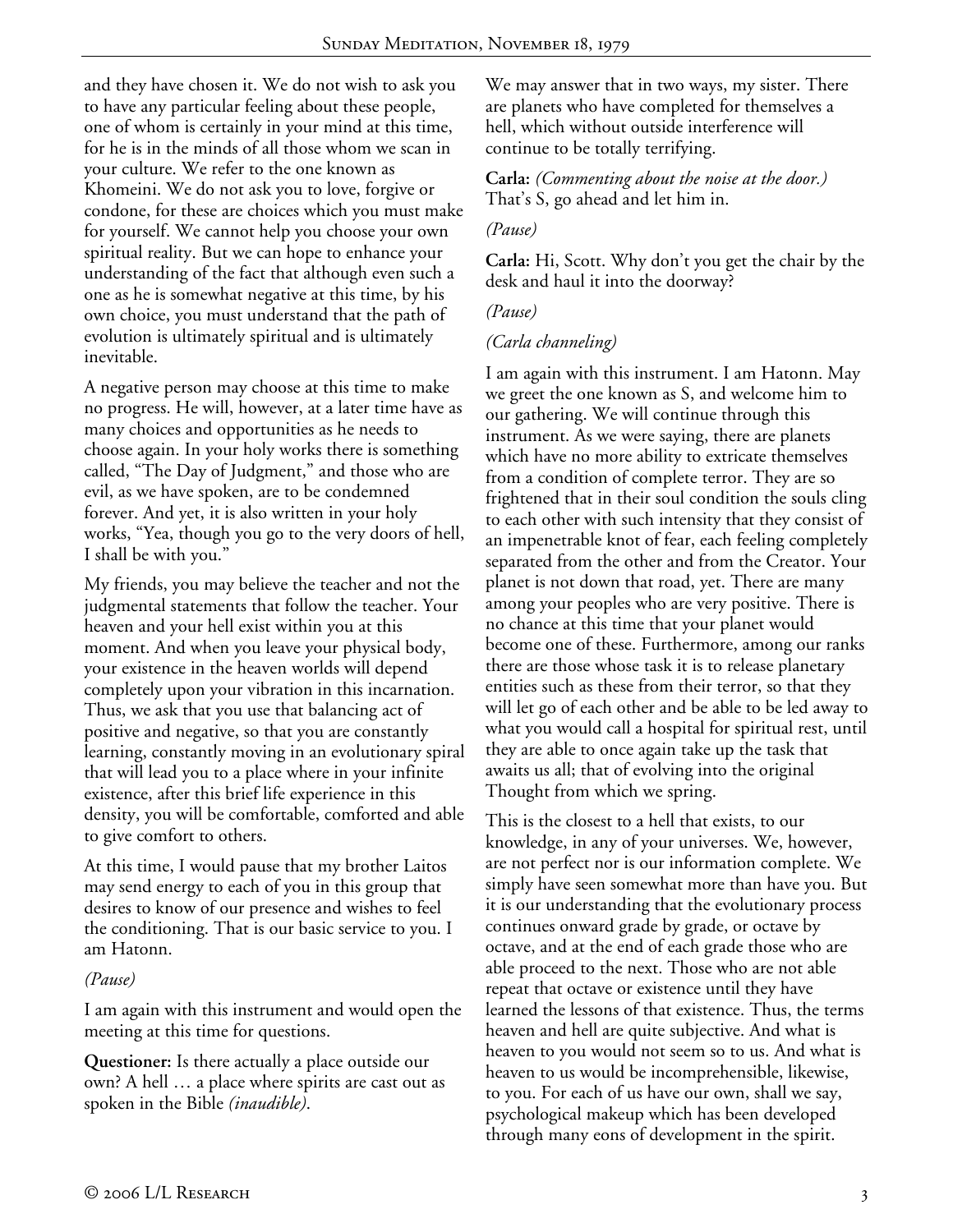The finality with which heaven and hell occur seemingly in your holy work known as the Bible is the result of a difficulty in speaking to people who cannot easily grasp the fact that they must change their lives. Thus, although it is unfortunate, as we have said before, the one who saves, known to you as the Christ, is also represented as the one who will judge. This is intended to make his followers become worthy of the judgment. It has not succeeded.

The truth that we are saying to you are inner truths which are not obvious, and we do not ask that you believe that which you cannot believe, but only that you listen and take what you need from what we have to say.

Does this answer your question, my sister?

**Questioner:** Yes.

Is there another question at this time?

**Questioner:** Can you talk to us about the meaning of the disappearance of the Australian [pilot]? It was claimed he was contacted by a UFO.

No.

**Questioner:** Can you tell us about the prisoners in Iran, *(inaudible)* or how that will come out *(inaudible)*?

We are aware of your question. The previous question we could not answer due to a spiritual necessity for maintaining silence. This question we cannot answer due to the uncertainty of the movements of those who hold the power of life and death over your fellow countrymen. We do not know what they will do. Our fear, however, is not with the Iranian, as you call them, for they do not wish to kill others as much as to show their bravery by exposing themselves to martyrdom, a concept unfamiliar to you, yet part of their culture. Our concern at this time is for countries such as yours, lest you overreact and cause war. There is that potential in this situation and it is for that reason that we ask you pray, as always, that peace may fill the hearts of those who are in this world. We ask you please to ignore the evidence that such a peace does not fill many a heart. For if it fills your heart, you have done a tremendous amount for your planet. We do not know what will happen, for many things may still happen, and we can see each of the

realities branching off and they will continue to branch off till one path is chosen and completed.

Does this answer your question? We are sorry we cannot do better.

**Questioner:** Yes, thank you.

Is there another question at this time?

**Questioner:** *(Inaudible)* I belong to a group *(inaudible)* this afternoon we saw a movie on *(inaudible)* was called *The Long Search (inaudible)* religious trend *(inaudible)* Indonesia, where these people are making animal sacrifices, eating meat, etc. etc. But these people are very innocent beings, not insidious or calculating, *(inaudible)* say of people in our culture *(inaudible)*. I wonder, is it very necessary if you aspire to spiritual truth to be a vegetarian and not be kind of a meat *(inaudible)*?

We are aware of your question, my sister. It is a clear question and we can answer it, however, the answer is not as simple as the question. It is written in your holy books and truthfully that to some eating certain items is very necessary and would be harmful to them did they deviate; to others, anything maybe eaten. It is, you see, a function of the mind. As to the spiritual consequences of eating, you must understand that your bodies are a basic system of electromagnetic fields and they do not function as you believe that they function, but rather because of thought.

Thus, what you think controls a great deal of what you feel and how your body reacts. In general, it is safe to say that if a person feels a calling to become vegetarian, that is precisely what that person should do and will indeed help that person, because that is what that person feels that he shall do. It is as simple as that. Each person will have a different calling. Not all shall be vegetarians and not all shall be meateaters. It is totally a matter of your spiritual set, which is part of a thought nexus or system of thinking which you have developed over many lifetimes, giving you certain biases. In other words, you may have spent time in other bodies which were used to a vegetarian diet and thus find yourself in this incarnation quite unable to tolerate or digest the rich diet of your culture. Others find no problem in doing so whatsoever. Thus, the truth simply is it is not that which goes into a man that shows his nature, but rather what comes from him in the way of thoughts, words and deeds.